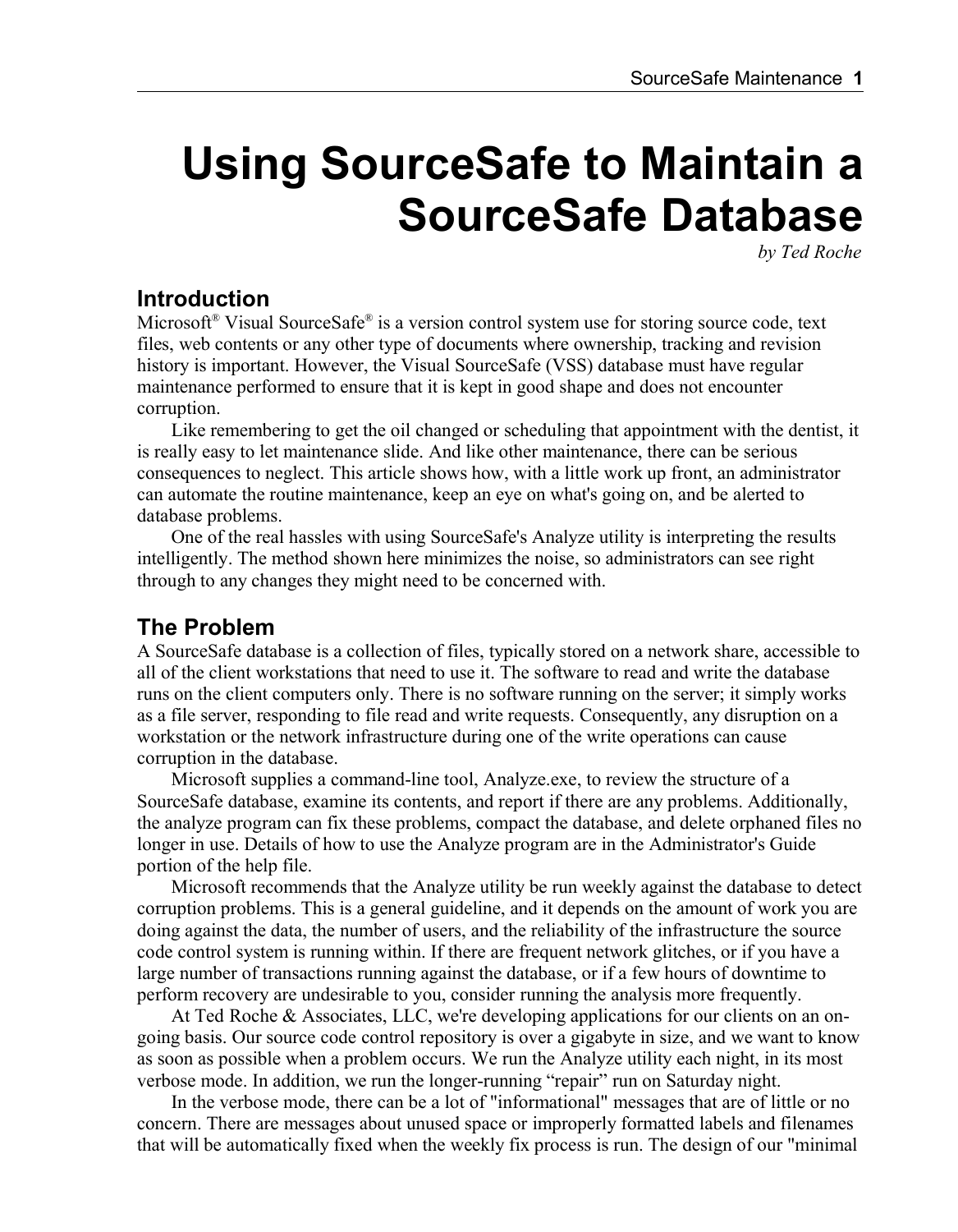effort" system is to show these messages only once to the administrator as soon as they are detected, but remove them from subsequent displays, to prevent hiding an important message in the noise of too many messages.

# **The Solution**

Designing an optimal system for the administrators had a couple of goals in mind:

- **Minimal effort**  the administrators have full-time responsibilities in addition to VSS administration, so everything that can be automated should be. Routine maintenance is scheduled and runs automatically. Results are emailed to the administrators for review or action.
- **Automated scheduling** set so that routine tasks are performed on a routine schedule, not requiring intervention
- **Clear information**  eliminating extraneous noise so an administrator can immediately detect if there are conditions requiring immediate attention.

#### **Minimal effort**

Once the system is installed and configured, it runs itself. Daily analysis runs are completed, analyzed and mailed to the administrator. Weekly analysis runs, where the underlying database is altered, also complete automatically, but archive any repaired or changed files in the event that older files need to be recovered. Each morning, the administrator is greeted with an email describing the results of the previous evening's process. This report consists of the same set of messages each morning if the process completed without change, or a distinctly different message, letting the administrator know there's something amiss.

|                                                                                                                   | Ħ                                               |                           | <b>AT A</b>              |                         |                                          |                              |                                                 |        |              |         |
|-------------------------------------------------------------------------------------------------------------------|-------------------------------------------------|---------------------------|--------------------------|-------------------------|------------------------------------------|------------------------------|-------------------------------------------------|--------|--------------|---------|
| My Docu                                                                                                           | <b>D</b> Scheduled Tasks                        |                           |                          | $ \Box$ $\times$ $\Box$ |                                          |                              |                                                 |        |              |         |
|                                                                                                                   | Eile<br>Edit                                    | Favorites<br>View.        | Tools >>                 |                         | Evel                                     | <b>Daily VSS Maintenance</b> |                                                 |        |              | 7x      |
|                                                                                                                   |                                                 | ← Back ▼ ⇒ ▼ 它   ©Search  |                          | $\gg$                   | Task                                     |                              | Schedule   Settings   Security                  |        |              |         |
| My Cor                                                                                                            |                                                 | Address 3 Scheduled Tasks | $\overline{\phantom{a}}$ | $\phi$ Go               | ۵                                        |                              | D:\WINNT\Tasks\Daily VSS Maintenance.job        |        |              |         |
|                                                                                                                   | $\overline{\bullet}$                            | $\overline{\phantom{a}}$  |                          |                         | ۱                                        |                              |                                                 |        |              |         |
|                                                                                                                   | Add Scheduled                                   | Daily VSS                 | <b>WeeklySS</b>          |                         | <b>Run:</b>                              |                              | d:\VSSData\Current\DailyVSS.bat                 |        |              |         |
| $\begin{array}{c}\n\mathbf{r} \\ \mathbf{m} \\ \mathbf{v} \\ \mathbf{v} \\ \mathbf{v} \\ \mathbf{v}\n\end{array}$ | Task                                            | Maintenance               |                          |                         |                                          |                              |                                                 |        |              |         |
|                                                                                                                   |                                                 |                           |                          |                         |                                          |                              |                                                 |        | Browse       |         |
|                                                                                                                   | 1 object(s) selected                            |                           |                          |                         | me<br>Start in:                          |                              | d:\vssdata\current                              |        |              |         |
|                                                                                                                   |                                                 |                           | ش                        |                         |                                          |                              |                                                 |        |              |         |
|                                                                                                                   |                                                 |                           | ####                     | ≝é                      | Comments:                                |                              | Updates the Physical File List and runs Analyze |        |              |         |
|                                                                                                                   | Game                                            | Internet                  | Keyboard                 | Licensing               |                                          |                              |                                                 |        |              |         |
| Inter                                                                                                             | Controllers                                     | Options                   |                          |                         |                                          |                              |                                                 |        |              |         |
| Expl                                                                                                              |                                                 |                           | ত                        |                         | Run as:                                  |                              | APOLLO\troche                                   |        | Set password |         |
|                                                                                                                   | Regional                                        | Scanners and              | Scheduled                | Sounds and              |                                          |                              |                                                 |        |              |         |
|                                                                                                                   | Options                                         | Cameras                   | Tasks                    | Multimedia              |                                          |                              |                                                 |        |              |         |
|                                                                                                                   | Enabled (scheduled task runs at specified time) |                           |                          |                         |                                          |                              |                                                 |        |              |         |
|                                                                                                                   |                                                 |                           |                          |                         |                                          |                              |                                                 |        |              |         |
|                                                                                                                   |                                                 |                           |                          |                         |                                          |                              | <b>nk</b>                                       | Cancel | Apply        |         |
| Recyc                                                                                                             |                                                 |                           |                          |                         |                                          |                              |                                                 |        |              |         |
|                                                                                                                   | Schedules computer tasks to run automatically   |                           |                          |                         |                                          |                              |                                                 |        |              |         |
|                                                                                                                   |                                                 |                           |                          |                         |                                          |                              |                                                 |        |              |         |
|                                                                                                                   |                                                 |                           |                          |                         |                                          |                              |                                                 |        |              |         |
| <b>B</b> Start                                                                                                    | 固合物                                             |                           |                          |                         | West Wind Web Connecti 0 Scheduled Tasks |                              | Control Panel                                   |        | ø            | 3:56 PM |

*Figure 1: The Scheduled Tasks option in Control Panel lets you automate SourceSafe maintenance batch files.*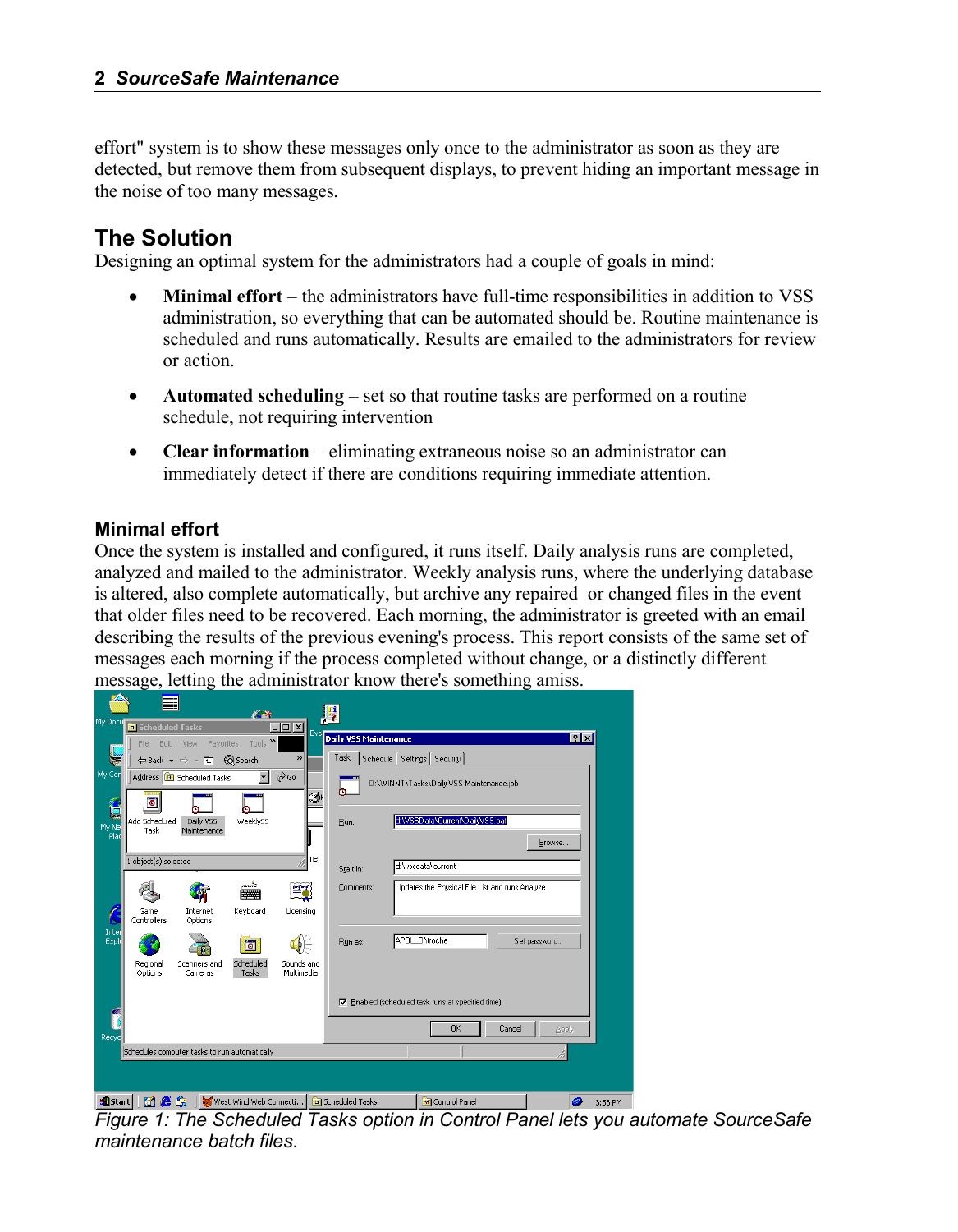#### **Automated scheduling**

The Windows Scheduler is used to launch each of the batch files at their designated time. You'll find the Scheduled Tasks interface in the Windows Control Panel (Figure 1). Add a new task, set it to the path to your batch file, specify that it start in the correct directory, and with proper user credentials ("Run as"). Use the second tab of the dialog, "Schedule" (Figure 2) to set the days and times appropriate for your facilities. At our office, we schedule the maintenance to run at 11:30 PM, late enough that we're unlikely to interfere with work, but early enough so that it completes before the daily backup.

| chough so that it compretes serore the darry suchap.<br>Schedule   Settings   Security  <br>Task                          |
|---------------------------------------------------------------------------------------------------------------------------|
| At 11:30 PM every Mon, Tue, Wed, Thu, Fri, Sun of every week,<br>starting 5/12/2002                                       |
| Schedule Task:<br>Start time:<br>Advanced<br>11:30 PM<br>Weekly<br>÷                                                      |
| Schedule Task Weekly                                                                                                      |
| $E$ very<br>week(s) on:<br>$\nabla$ Mon<br>$\Box$ Sat<br>$\nabla$ Tue<br>$\nabla$ Sun<br>l⊽ Wed<br>$\nabla$ Thu<br>l⊽ Fri |
| Show multiple schedules.                                                                                                  |

*Figure 2: Schedule the maintenance on days and times appropriate for your facility.*

#### **Clear information**

There were two processes we wanted automated: a daily analyze that performed a read-only analysis and a weekly analyze that actually attempted to fix problems. Both of the two processes send emails. The formats of the two emails are distinctly different so that administrators will recognize one from the other. In addition, each presents the minimum amount of information necessary for the administrator to recognize if additional action is necessary, or to quickly dismiss the email if there are no problems reported.

#### **Choosier Administrators Choose DIFF**

One of the stickier items was trying to figure out what to do with the voluminous information provided by analyze. Many of the errors reported are cosmetic or trivial enough that they can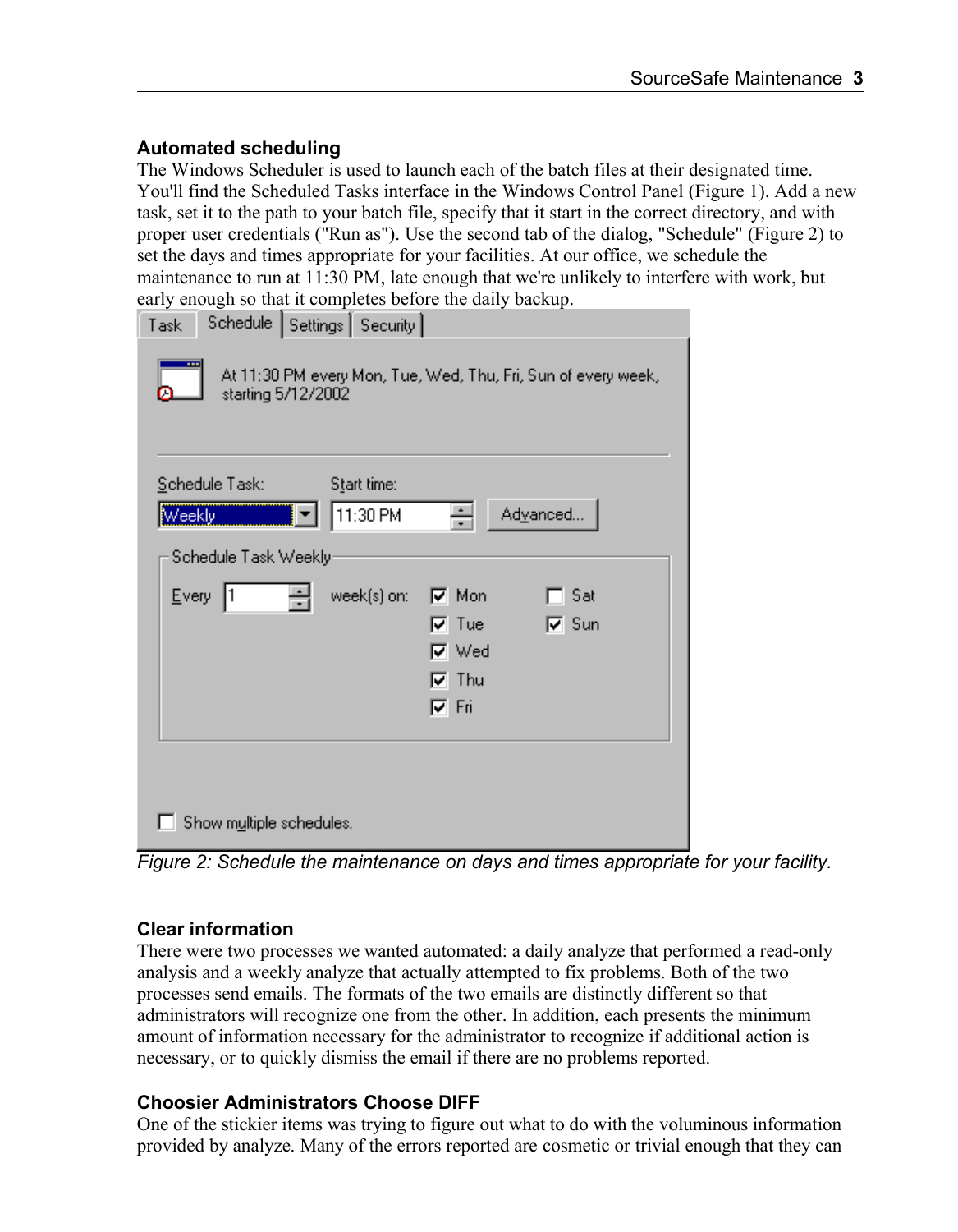be repaired during the next weekly cycle without concern. However, we wanted to capture those errors as close to the point of creation as possible,

#### *Listing 1: The DailyVSS.BAT file reports any problems in the database.*

**(Editor's Note:**  $\cup$  symbols show where the text wrapped for printing. These lines should all be one continuous line.**)**

```
cd d:\vssdata\current
REM Update the physical file list
REM don't start /WAIT Physical.bat - the CMD window hangs!
del Physical.txt
win32\SS PHYSICAL $/ -R -O@Physical.Txt
REM Rename the analyze log to preserve the older results
del data\backup\analyze.old
ren data\backup\analyze.log analyze.old
REM Run the analyze program
start /WAIT win32\ANALYZE.EXE -v4 -i- data
REM Delete the old differences file
del data\backup\LogDiff.txt
REM Determine the difference between the old and new file
win32\ss Diff data\backup\analyze.log data\backup\analyze.old -I- 
-O@data\backup\LogDiff.txt -DS -DX-
REM Send the results to the admin
\Install\Blat\BLAT data\backup\LogDiff.txt -to Admin@tedroche.com
```
*Listing 2: The WeeklySS.BAT file cleans and packs the SourceSafe database.*

**-subject "VSS Results" -attacht "data\backup\analyze.log"**

```
cd d:\vssdata\current
REM Update the physical file list
REM don't start /WAIT Physical.bat - the CMD window hangs!
del Physical.txt
win32\SS PHYSICAL $/ -R -O@Physical.Txt
REM Create a new directory for the results
MD BACKUPS\%DATE%
REM Set the date environment variable
FOR /F "tokens=2-4 delims=/ " %%i IN ('date /t') DO SET DATE=%%k-%%i-%%j
REM Run the analyze program, compressing, fixing,
REM deleting, verbose, non-interactive, saving
REM results in the newly-created directory
start /WAIT win32\ANALYZE.EXE -c -d -f -v4 -i- -bBACKUPS\%DATE% data
REM Remind the admins of disk space remaining
```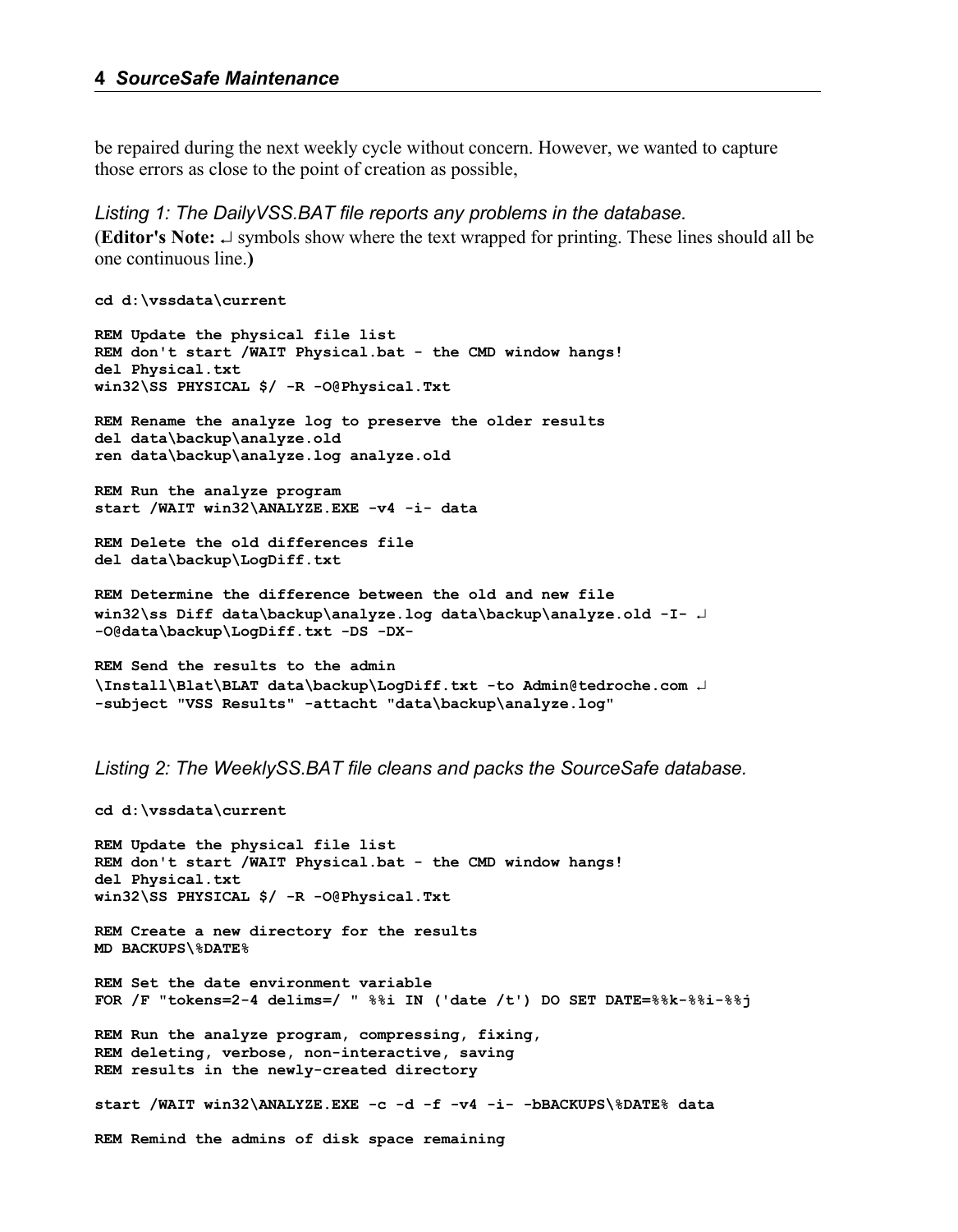```
ECHO Analyze and Fix completed. Keep an eye on disk space! 
>backups\%DATE%\LogDiff.txt
ECHO >>backups\%DATE%\LogDiff.txt
DIR backups\%date% /w /s >>backups\%date%\logdiff.txt
REM Determine the difference between the old and new file
win32\ss Diff $/Analyze/analyze.log backups\%DATE%\analyze.log -I- 
-O@backups\%DATE%\LogDiff.txt -DS -DX-
REM Send the results to the admin
\Install\Blat\BLAT backups\%DATE%\LogDiff.txt -to Admin@tedroche.com 
-subject "VSS Repair Results" -attacht "backups\%date%\analyze.log"
REM Check the resulting file into SourceSafe
cd backups
del analyze.log
copy %DATE%\analyze.log .
..\win32\ss CheckIn analyze.log -C"Checked in by Weekly.BAT" -K -P$/Analyze
```
## **Outstanding Issues**

There still remain two dangers that this process can't overcome. First, administrators might not notice when a pesky email *doesn't* show up! If something breaks the process, either a scheduling task getting turned off or email settings changing, it can be difficult for an administrator to notice that something doesn't happen. Secondly, scheduled tasks need to be reauthenticated whenever the password is changed. If you have a password policy that requires passwords to be changed on a regular basis, you'll need to visit these schedule tasks and reauthenticate them. Best practices would be to create a user with appropriate rights (and limitations, i.e., not allowed to log on remotely) and grant that user alone non-expiring password.

## **Conclusion**

By automating, scheduling, and adding intelligence to analyzing the raw results of routine maintenance, a SourceSafe database administrator can keep their database in tip-top shape without boring, repetitive drudgery while still maintaining a close watch on the system.

#### **References**

Roche, Ted, *Essential SourceSafe,* Hentzenwerke Publishing, June 2001, ISBN 1-930919-05-0 The BLAT utility can be found at http://www.interlog.com/~tcharron/blat.html

Microsoft best practices white paper http://msdn.microsoft.com/library/en-us/dnvss/html/vssbest.asp

Microsoft KnowledgeBase article on Analyze errors: INFO: Error Messages from **Analyze Tool** of Visual SourceSafe (Q152807) http://support.microsoft.com/default.aspx?scid=kb;en-us;152807